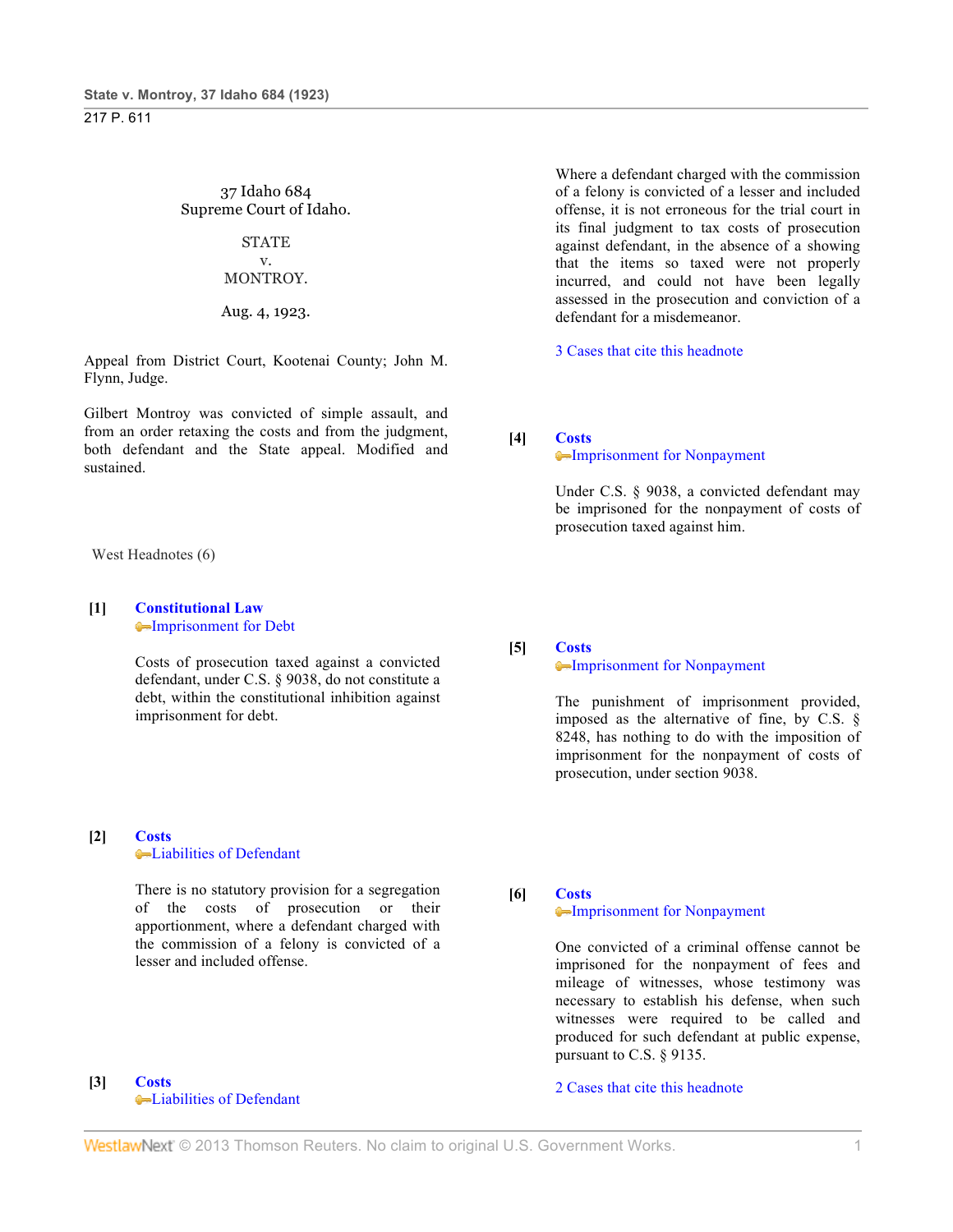#### **Attorneys and Law Firms**

**\*612** A. H. Conner, Atty. Gen., and James L. Boone, Asst. Atty. Gen., for the State.

James F. Ailshie, Jr., of Cœur d'Alene, for defendant.

#### **Opinion**

FEATHERSTONE, District Judge.

The defendant in this case was informed against by Roger G. Wearne, Esq., prosecuting attorney of Kootenai county, upon the charge of assault with a deadly weapon, but was convicted upon trial of only simple assault. The state thereupon filed a cost bill, aggregating \$484.65, and the defendant was sentenced to pay \$100 fine and costs; the judgment providing that, in default of the payment of fine and costs, the defendant be confined in the county jail of said county for 292 days, the date of imprisonment to run from the day of his delivery to the sheriff of said county.

Included in the bill were items aggregating \$292.40 expended by the county for the defendant's witnesses; he having obtained an order pursuant to C. S. § 9135, which is hereinafter quoted in full, requiring the county to pay their fees and mileage. The defendant objected to the whole of the cost bill, on the ground that the costs were incurred in an effort to convict him of a felony, of which, by his conviction of the lesser included offense, he had been acquitted, and objected particularly to the further taxation of the items aggregating said sum of \$292.40, for the fees and mileage of witnesses subpœnaed and called by him, and which, by said order, the county was required to pay.

Upon a hearing of these objections the trial court struck from the bill the fees and mileage of defendant's witnesses, and taxed the costs at the difference between the amount of the bill and said sum, and assessed the costs at \$192.15. Thereupon a modified judgment was entered in conformity with said order, of which only the following excerpt is material here:

> "\* \* \* It is ordered and adjudged by and is the sentence of this court that you pay a fine of \$100, together with the costs and disbursements of this action, taxed and allowed in the sum of \$192.15, and, in default of the payment of said fine and costs that

you, the said defendant, Gilbert Montroy, be confined in the county jail of Kootenai county, Idaho, one day for each \$2 of said fine and costs, to wit, for the period of 146 days, the date of imprisonment and confinement to commence to run from the date of your delivery to the sheriff of Kootenai county."

The defendant has appealed from the original judgment, as well as from the order retaxing costs, and from the modified judgment based thereon in so far as these imposed costs upon the defendant and imprisonment at the rate of one day for every \$2 of the costs, and the state has appealed from the order and modified judgment, in so far as these reduced the amount of the costs originally taxed.

[1] The question thus presented is: Did the lower court err in reducing the costs at all, or should he have disallowed the whole bill? Considering, first, the question as to whether the trial court erred in retaxing costs in the sum of \$192.15, and entering judgment thereon of imprisonment in the event of the defendant's failure to pay the same, the defendant's contention is that, having been acquitted of the felony charge by his conviction of an included misdemeanor, he cannot be taxed with costs incurred by the state in an effort to convict him of the felony. The trouble with this proposition is that no showing was made to the trial court that any of the items taxed were not properly and legally incurred in the prosecution and conviction of the defendant of the misdemeanor. Therefore no segregation, which is not an arbitrary one, can be made, and besides there is no statutory authority for an apportionment.

Counsel for the defendant, however, earnestly contends that the defendant had no **\*613** opportunity to avoid the costs incurred in the effort of the state to convict him of a felony, as he could not have insisted upon the acceptance of a plea of guilty to the offense of which he was ultimately convicted, and cites Biester v. State, 65 Neb. 276, 91 N. W. 416, and State v. Arnold, 100 Tenn. 307, 47 S. W. 221. But quite as reputable authority is found aligned against this contention. See State v. Belle, 92 Iowa, 258, 60 N. W. 525, and State v. Granville, 26 Kan. 158, the opinion in the latter case being written be a jurist of no less eminence than the late Mr. Justice Brewer. Here, again, we have no statute which takes such a situation into account; and, in the absence of legislation, the courts of this state can provide no remedy, unless by the situation which has resulted the defendant has been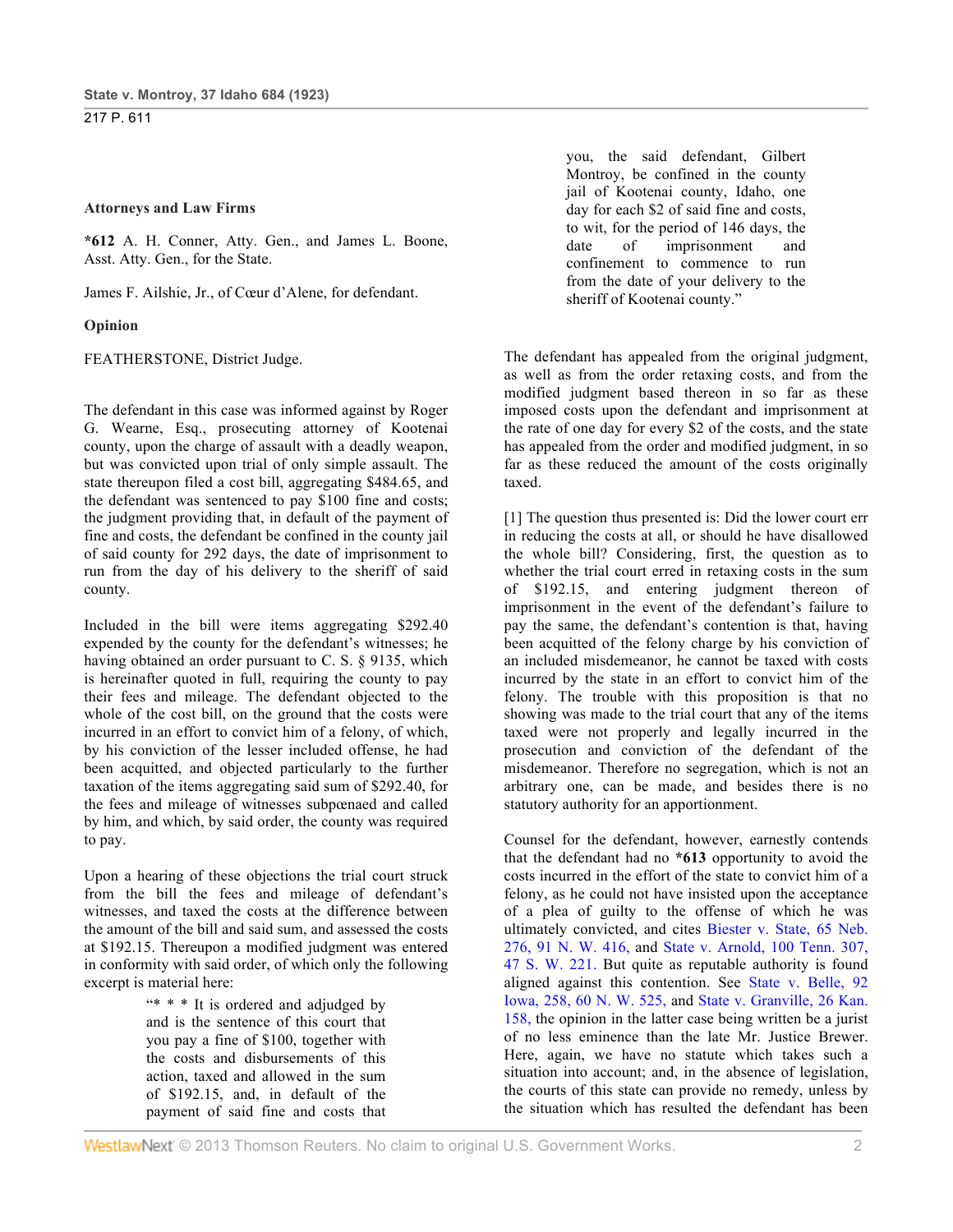deprived of some constitutional guaranty.

But the defendant does not claim that his constitutional rights have in this respect been invaded. He merely asserts that there is no warrant of law for taxing these costs against him under the circumstances. This requires an examination of the statutes. C. S. § 8882, provides that:

> "The plea of not guilty puts in issue every material allegation of the indictment."

And C. S. § 8997, provides that:

"The jury may find the defendant guilty of any offense, the commission of which is necessarily included in that with which he is charged in the indictment, or of an attempt to commit the offense."

By C. S. § 8812, these provisions are made applicable to informations.

Reading sections 8882 and 8997 together, the plea of defendant placed in issue every essential element, not only of the felony charged, but of the included offenses as well. There was then tendered but one issue, namely, the guilt or innocence of the defendant of the offenses charged. C. S. § 9353, reads as follows:

> "At the close of every trial for any offense against the laws of this state the costs thereof shall be paid as by law provided, but by way of indemnity to the county the whole amount of such costs, including the costs of examination if such shall have been had, in cases wherein the accused is convicted, shall be taxed against the convicted person, and judgment shall be rendered accordingly by the court before which such person shall have been convicted, and such judgment may be enforced in the same manner as judgments in civil cases."

C. S. § 9039, makes a judgment for fines and costs a lien the same as judgments in civil actions, and C. S. § 9049, allows execution to issue thereon. C. S. § 9038, however, provide that the defendant may also be imprisoned if the costs are not paid, and until they are paid, at the rate of one day for every \$2 of such costs. The section reads as follows:

> "A judgment that the defendant pay a fine, or pay costs, or pay both fine and costs, may also direct that defendant be imprisoned until the fine, or costs, or both fine and costs, have been satisfied; specifying the extent of the imprisonment, which cannot exceed one day for every \$2 of the fine, costs, or fine and costs, as the case may be."

The remedies provided by these sections are concurrent in so far as they relate to costs; but, if the costs or any portion of them are paid, then obviously the imprisonment for them is to that extent avoided.

[2] The matter of imprisonment for costs under this section has been before this court in the case of State v. Anderson, 31 Idaho, 514, 174 Pac. 124, and we there held that a defendant may be imprisoned for the nonpayment of them. Moreover, the great weight of authority is to the effect that costs of prosecution are not a debt, within the constitutional inhibition against imprisonment for debt. 15 C. J. pp. 342, 343, and cases cited in note 99.

[3] [4] It will thus be seen that the statutes of Idaho require that the costs of prosecution be paid by the convicted defendant, and, as already stated, provide two methods intended for their collection. The statutes do not provide for a segregation of costs or their apportionment under any circumstances; and, as the defendant has made no showing, nor pointed out wherein the items taxed in the retaxing order and entered in the modified judgment were not properly incurred and could not have been legally assessed in the prosecution and conviction of the defendant for a misdemeanor, the court committed no error in making the order or entering the judgment as modified.

[5] But it is further contended that as, under C. S. § 8248, simple assault is punishable only by a fine of \$100 or by imprisonment in the county jail not exceeding three months, the court has no jurisdiction to impose both fine and imprisonment, even though that imprisonment be only for nonpayment of costs. If this contention is correct, obviously, where a fine is imposed only under this section, the court could not, despite the plain provision of section 9038 imprison the defendant at the rate of one day for every \$2 of the fine until the same had been paid. We set this contention at rest in the case of State v. Anderson, supra, where the court said:

"The provision that the maximum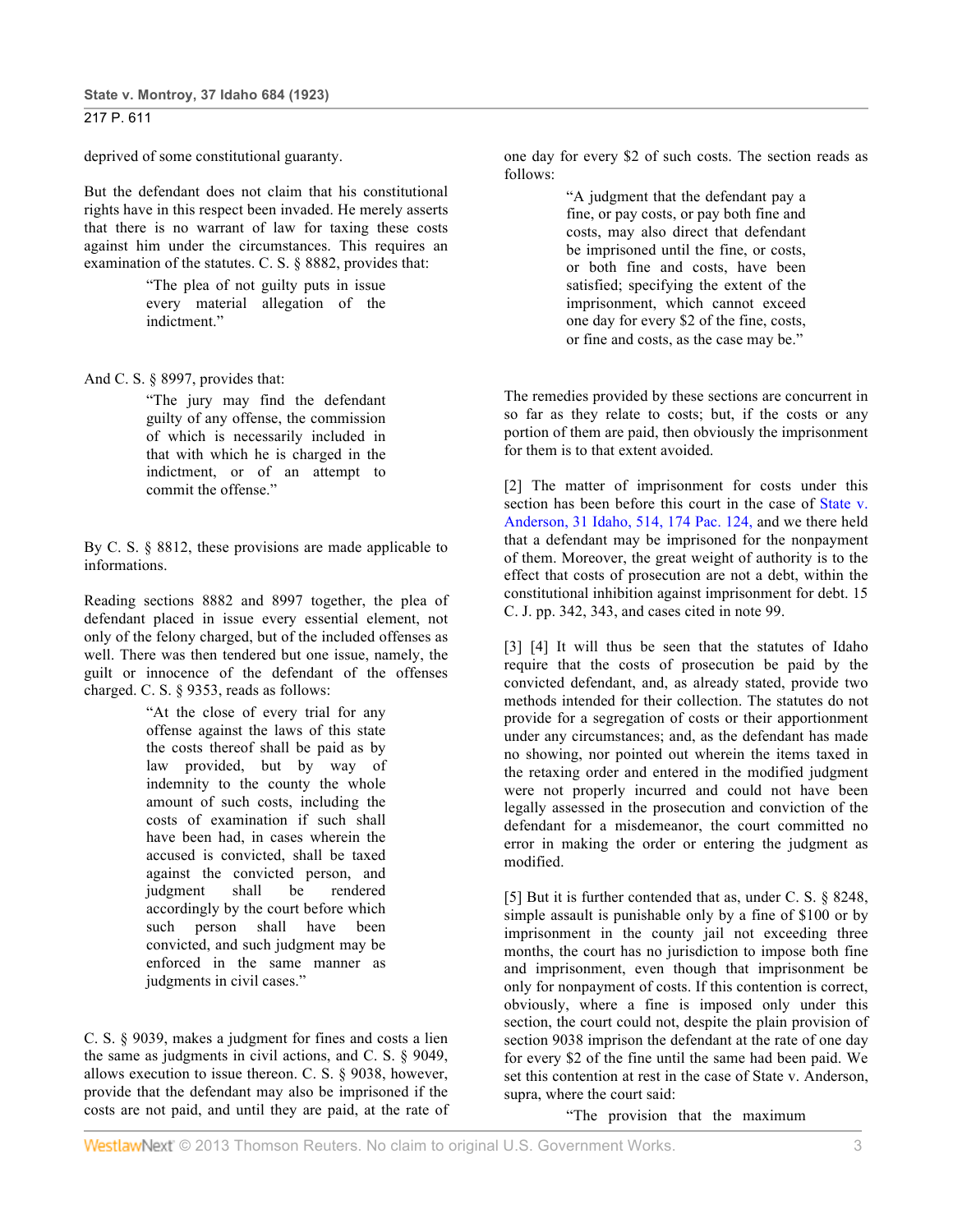imprisonment shall not exceed six months, applies only to the maximum sentence of absolute imprisonment. It does not limit the power of the judge to impose a fine up to the maximum amount provided by statute, nor is there any limitation upon his power to direct that the defendant be imprisoned until the fine is paid, except that the time of such imprisonment cannot exceed one day for each \$2 of the fine."

**\*614** The imprisonment which is allowed by the statute to be imposed as an alternative of a fine has nothing whatever to do with the imposition of imprisonment for the nonpayment of costs. The enactment of a statute imposing a given penalty cannot render nugatory further legislation requiring that the costs of prosecution shall be imposed upon a convicted person and permit his imprisonment in case the costs are not paid. There is therefore no merit whatever in this contention.

[6] Far more serious and difficult is the question as to whether or not the trial court erred in striking those items from the cost bill which represented fees and mileage of defendant's witnesses, and which were paid by the county. It is the public policy of this state, disclosed by constitutional guaranties as well as by numerous provisions of the statutes, to accord to every person accused of crime, not only a fair and impartial trial, but every reasonable opportunity to prepare his defense and to vindicate his innocence upon a trial. In the case of indigent persons accused of crime, the court must assign counsel to the defense at public expense (C. S. § 8858), and, upon proper showing, the mileage and fees of the defendant's witnesses must be ordered paid by the county in all cases. C. S. § 9135, in this behalf provides as follows:

> "When a person shall attend before a grand jury, or the district court, as a witness, upon a subpœna, or pursuant to an undertaking, such person shall receive the sum of 25 cents a mile, one way for each mile actually traveled, but no person can receive more than one mileage under this section at one term of the district court; such person shall also receive \$2 per day for each day's actual attendance as such witness. Such mileage and per diem must be paid out of the county treasury of the

county where such district court is held, upon the certificate of the clerk of said court: Provided, however, that when a defendant in a criminal proceeding requires the attendance of more than five witnesses in his behalf, before such witnesses shall be subpœnaed at the county's expense, or their fees and mileage be a charge against the county, such defendant must make affidavit setting forth that they are witnesses whose evidence is material to his defense, and that he cannot safely go to trial without them. In such case the court, or the judge thereof, at any time application is made therefor, shall order a subpœna to issue to such of said witnesses as the court, or the judge thereof, may deem material for the defendant, and the costs incurred by the process and the fees and mileage of such witnesses shall be paid in the same manner that the costs and fees of other witnesses are paid."

Undoubtedly, if a defendant in a criminal case may, upon conviction of the offense charged, or of one included therein, and in default of immediate payment of the bill in full, be imprisoned for such default, the law immediately penalizes him for having accepted the assistance to which the statute entitled him. Thus the benefits which the statute intended to bestow upon all persons accused of crime, namely, to give to all an unfailing opportunity to present all evidence necessary to their defense, has to a large degree been nullified, because in many instances defendants, particularly indigent defendants, would be deterred from causing necessary witnesses to be subpœnaed by the fear that in case of conviction they could be punished by imprisonment for days, and sometimes weeks or even months, because of the expense incurred by the county in calling one or more of such witnesses.

The statutes of this state must be construed together to the end that the various sections and provisions may be made to harmonize. Therefore, to hold by implication--and it can be held only by implication, as there is no express statutory authority therefor--that C. S. § 9038, intended to authorize a criminal judgment for such fees and mileage to be rendered against a person convicted of crime and at the same time provide for his imprisonment in the event that he did not pay the same, would require a construction